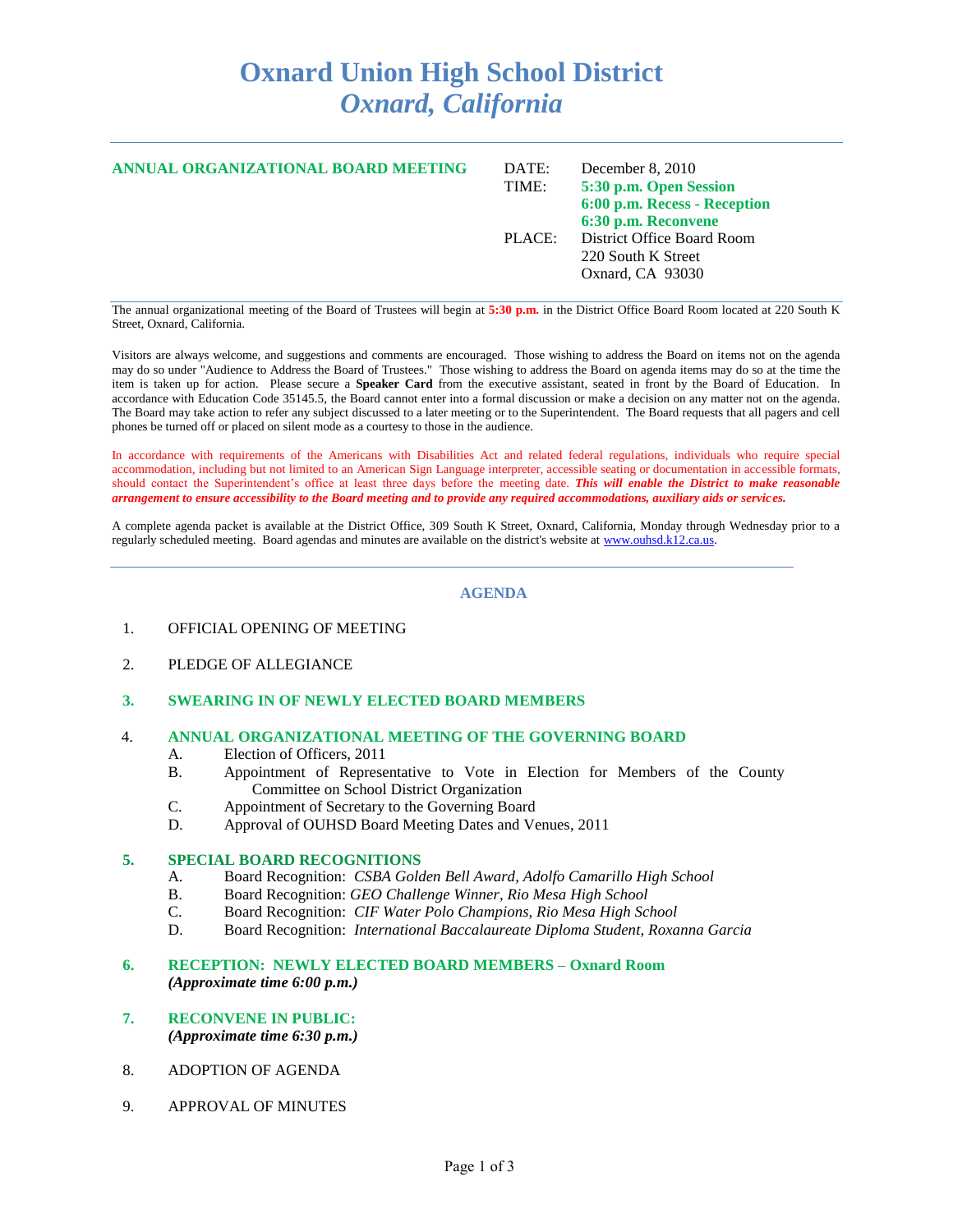# Annual Organizational Board Meeting Agenda December 8, 2010

## **10. AUDIENCE TO ADDRESS BOARD OF TRUSTEES**

Those persons wishing to address the Board may do so at this time by completing a Speaker Card. All comments are to be directed to the Board President. If you are talking for yourself, you have three (3) minutes to complete your comments. If you are a speaking for a group, you have ten (10) minutes to complete your comments and no other member of the group you represent can speak for the group. To speak to the Board President, each speaker must secure a Speaker Card from the executive assistant, seated in front by the Board of Education. Please refer to the complete text of Oxnard Union High School District Board Policy 910: *Procedures for Communicating with the Board of Trustees.*

#### **11. SUPERINTENDENT'S REPORTS**

- A. Board Report: *Rio Mesa High School International Baccalaureate Program*
- B. Board Report: *Hueneme High School Trip to Child Youth Education Services Workshop Sponsored by Military Child Coalition*
- C. Regular Report: *Student Representative to the Board*

### **12. CONSENT CALENDAR**

- A. Consideration of Approval of Student Expulsion by Voluntary Agreement of the School Principal, the Student, and the Students' Parent/Guardian, as per Board Policy 5144, Section 22
- B. Consideration of Approval of Certificated and Classified Personnel
- C. Consideration of Approval of Waiver of California High School Exit Exam (CAHSEE) Requirements for Special Education Students
- D. Consideration of Approval of Authorization of Signatures
- E. Consideration of Adoption of Resolution No. 10-72, Establishing Qualified Energy Conservation Bonds Fund, QECB, Fund 211
- F. Consideration of Approval of the Proposal from West Coast Arborist, Inc. for the Tree Trimming/Solar Project at Oxnard High School
- G. Consideration of Approval of Amendment to Change Order #4 Submitted for Woodshop Addition at Oxnard High School
- H. Consideration of Approval of Purchase Orders and Direct Pays, November 11 December 8, 2010
- I. Consideration of Approval for the Disposal of Surplus Property, November 11 December 8, 2010
- J. Consideration of Approval of Donations, November 11 December 8, 2010

## **13. ACTION ITEMS**

- A. Consideration of Approval of First Interim Report
- B. Consideration of Adoption of Resolution No. 10-71, Resolution of The Board of Trustees of The Oxnard Union High School District Approving The Annual And Five-Year Report For Fiscal Year 2009-2010, In Compliance With Government Code Section 66006 And 66001
- C. Consideration of Approval of New Board Policy 1230: *School-Connected Organizations, First Reading*
- D. Consideration of Approval of New Course: Visual Design
- E. Consideration of Approval of Oxnard Union High School District Measure "H" Bond Oversight Committee
- F. Consideration of Nominations for CSBA Delegate Assembly

*District of Scholars, Achievers, and Champions!*